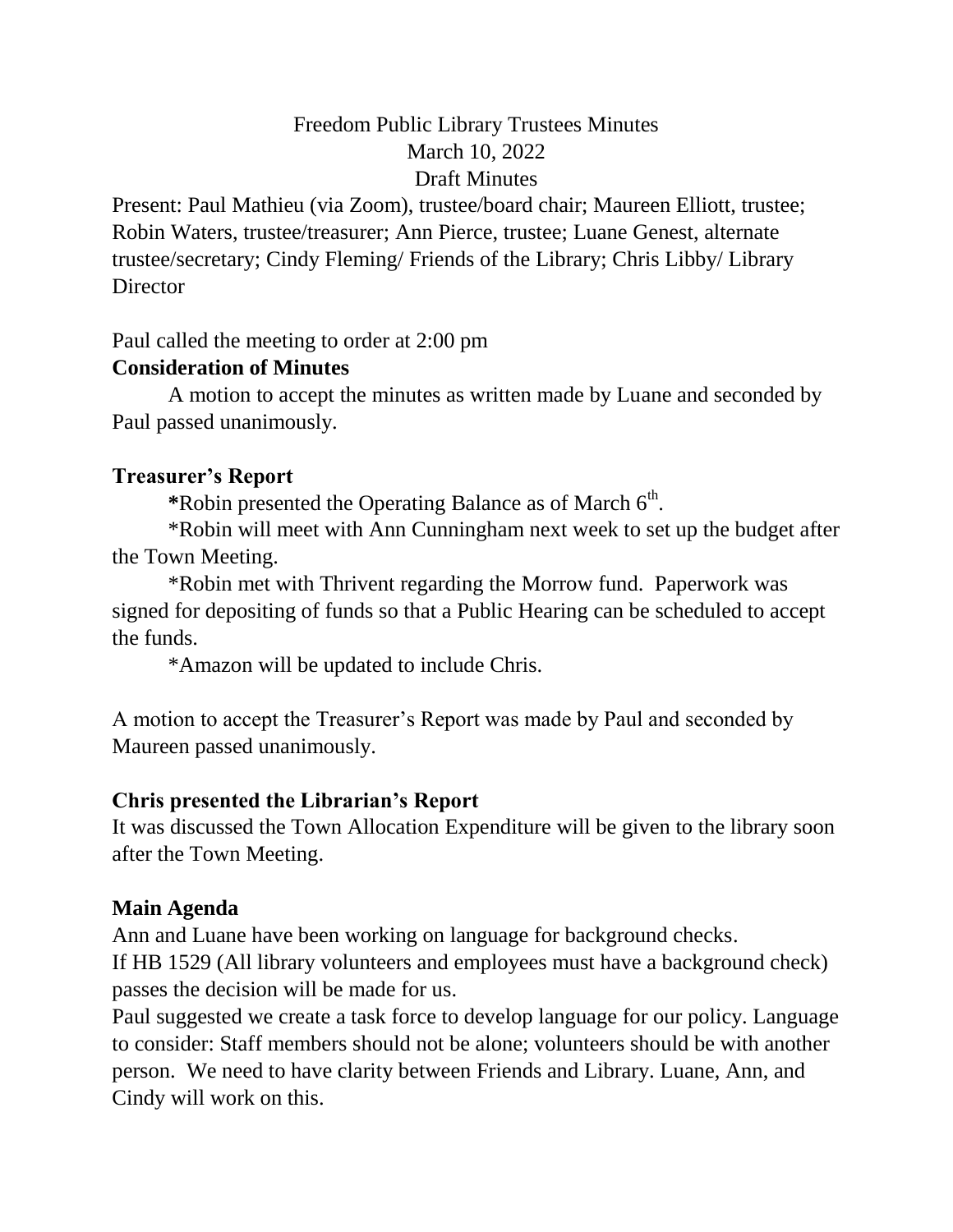We will all attend the Town Meeting on March  $12<sup>th</sup>$ .

Upgrades will be discussed at the Town Meeting. Library trustees are requesting 20,000 as is written in the Town Report.

Hiring of a custodian. Chris will prepare an RFP and post on Freedom Bulletin Board and on the Library website.

Masking policy will now state, "The wearing of masks is strongly recommended."

Chris will prepare the job description for a youth programmer. Robin will assist Chris. Chris expects the position to be 5 to 10 hours a week depending on the time of year.

The Trustees are open for a special meeting for hiring purposes.

Chuck will see Morrow project through completion,

Our next meeting is April 14, 2022 at 2:00 pm.

A motion to adjourn made by Luane seconded by Ann passed.